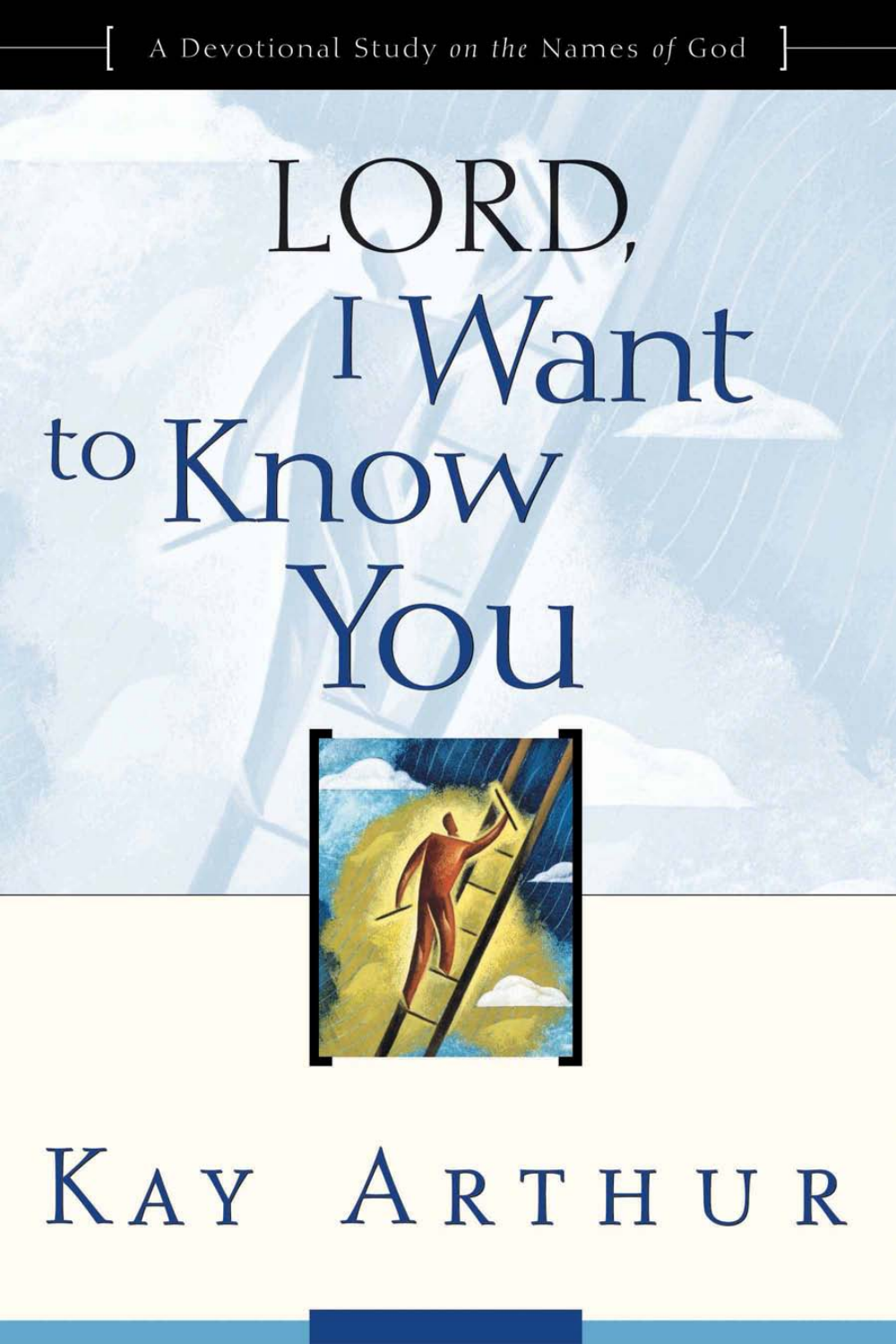

A DEVOTIONAL STUDY *on the* N AMES *of* G O D

### K a y R T H U R

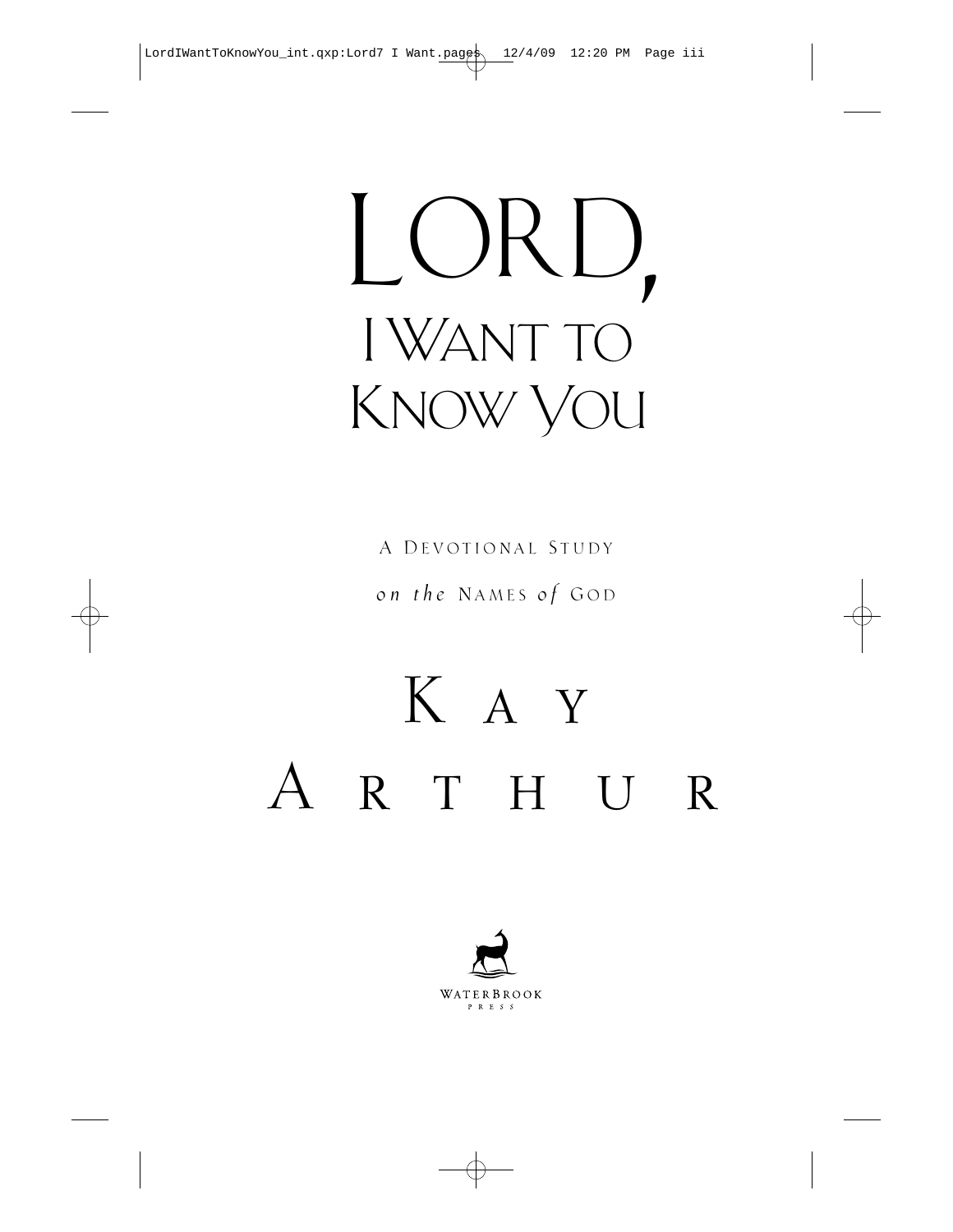Excerpted from Lord, I Want to Know You by Kay Arthur Copyright © 1992, 2000 by Kay Arthur. Excerpted by permission of WaterBrook Press, a division of Random House, Inc. All rights reserved. No part of this excerpt may be reproduced or reprinted without permission in writing from the publisher.

LORD, I WANT TO KNOW YOU PUBLISHED BY WATERBROOK PRESS 12265 Oracle Boulevard, Suite 200 Colorado Springs, Colorado 80921

Unless otherwise indicated, Scripture quotations are taken from the *New American Standard Bible*®. (NASB).© Copyright The Lockman Foundation 1960, 1962, 1963, 1968, 1971, 1972, 1973, 1975, 1977. Used by permission. Scripture quotations marked (KJV) are taken from the *King James Version* of the Bible.

ISBN 978-1-57856-439-2

Copyright © 1992, 2000 by Kay Arthur

All rights reserved. No part of this book may be reproduced or transmitted in any form or by any means, electronic or mechanical, including photocopying and recording, or by any information storage and retrieval system, without permission in writing from the publisher.

Published in the United States by WaterBrook Multnomah, an imprint of the Crown Publishing Group, a division of Random House Inc., New York.

WATERBROOK and its deer colophon are registered trademarks of Random House Inc.

Library of Congress Cataloging-in-Publication Data

Arthur, Kay, 1933- Lord, I want to know you : a devotional study of the names of God / Kay Arthur.—1st. WaterBrook Press ed. p. cm. Includes bibliographical references (p.). ISBN 1-57856-439-5 1. God—Names—Meditations. I. Title.

BT180.N2 A63 2001 231—dc21

00-068626

Printed in the United States of America 2009

20 19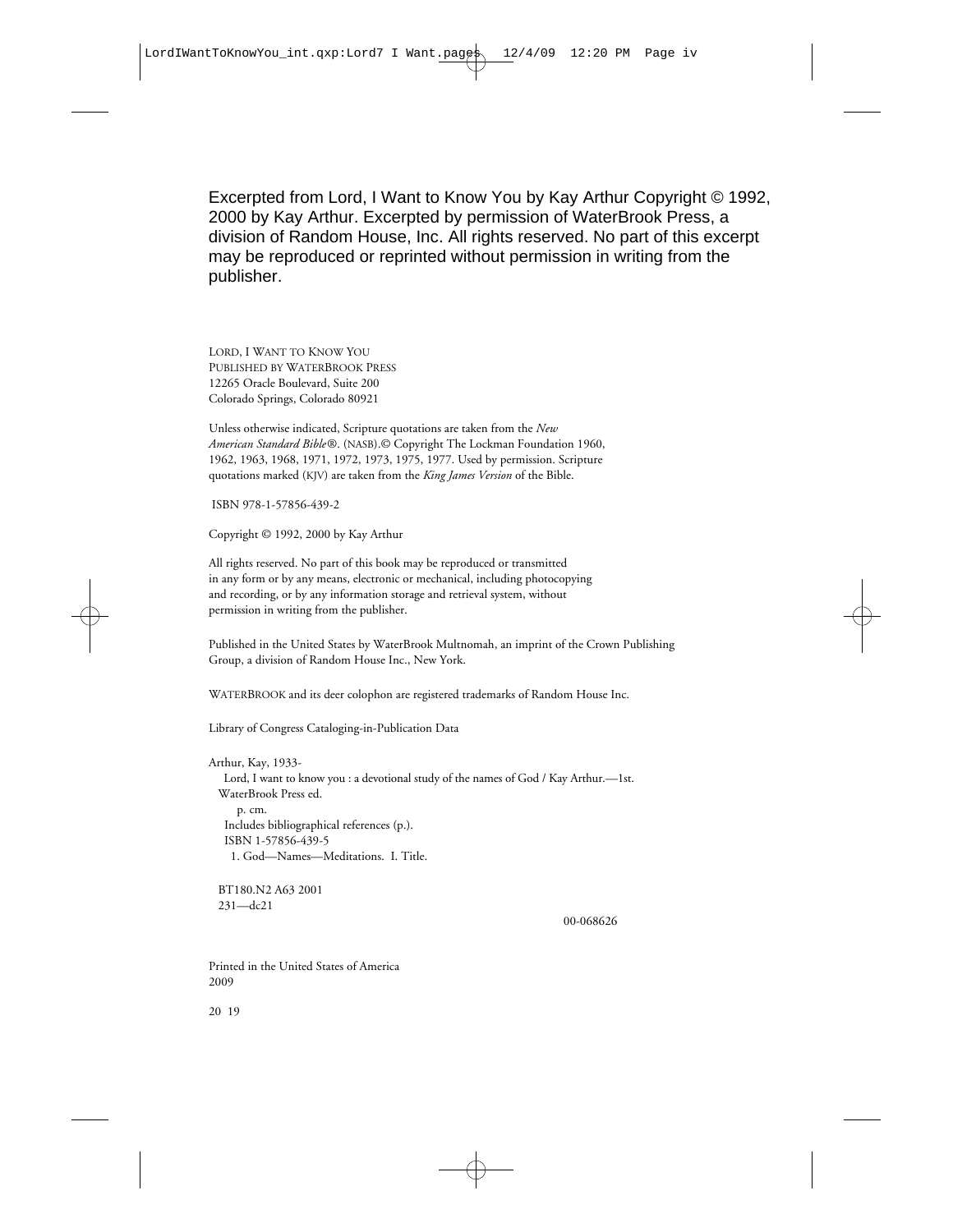### **CONTENTS**

| Chapter One             |                                                                                     |
|-------------------------|-------------------------------------------------------------------------------------|
| Chapter Two             |                                                                                     |
| <b>Chapter Three</b>    |                                                                                     |
| Chapter Four            | The God Who Sees $\dots\dots\dots\dots\dots\dots\dots\dots$                         |
| <b>Chapter Five</b>     |                                                                                     |
| Chapter Six             | The Lord $\ldots \ldots \ldots \ldots \ldots \ldots \ldots \ldots \ldots \ldots 41$ |
| <b>Chapter Seven</b>    |                                                                                     |
| Chapter Eight           |                                                                                     |
| <b>Chapter Nine</b>     |                                                                                     |
| Chapter Ten             |                                                                                     |
| Chapter Eleven          | The Lord My Banner  105                                                             |
| Chapter Twelve          | The Lord Who Sanctifies You  117                                                    |
| Chapter Thirteen        |                                                                                     |
| <b>Chapter Fourteen</b> | The Lord of Hosts $\ldots \ldots \ldots \ldots \ldots \ldots \ldots \ldots$ 133     |
| Chapter Fifteen         | The Lord My Shepherd  139                                                           |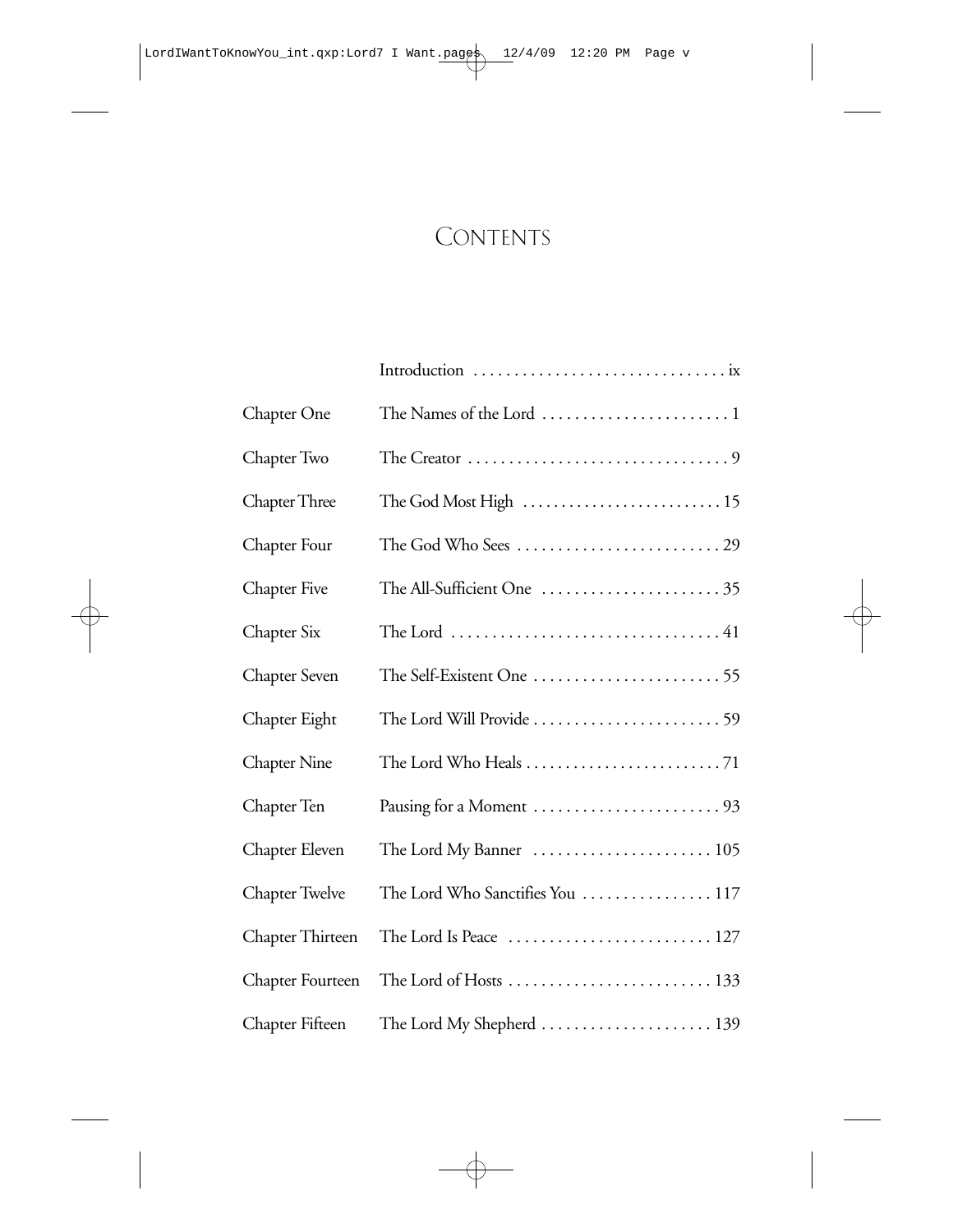### *v i Contents*

| Chapter Sixteen The Lord Our Righteousness  155 |
|-------------------------------------------------|
| Chapter Seventeen The Lord Is There  165        |
| A Guide for Pronouncing the Names of God 193    |
|                                                 |
| "I AM THAT I AM"—The Names of God  196          |
|                                                 |
|                                                 |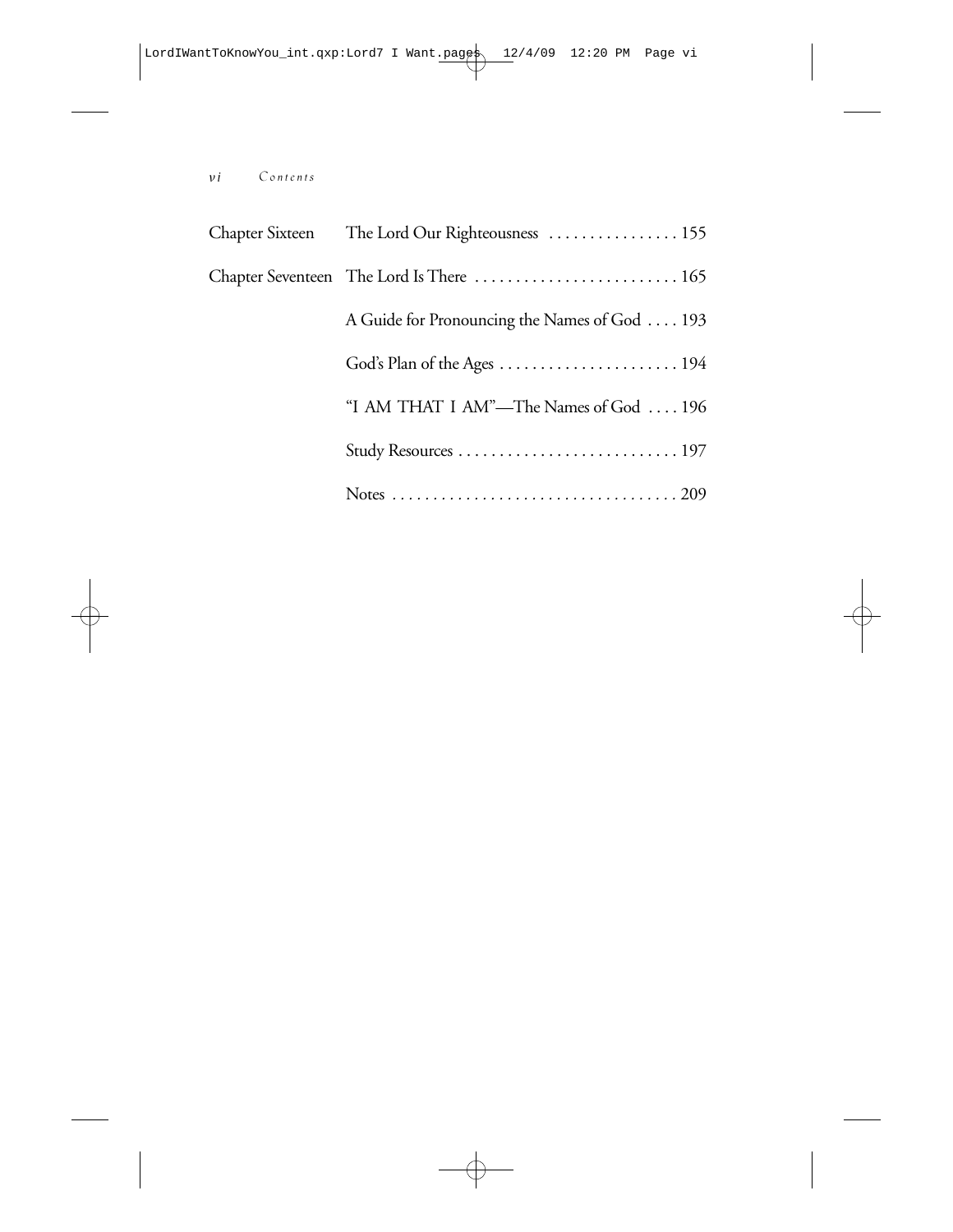### ACKNOWLEDGMENTS

"For from Him and through Him and to Him are all things" (Romans 11:36). Yet, wonder of wonders, He makes us to be co-laborers together with Him (1 Corinthians 3:9). Any book God would ever use me to write is possible because of the concerted efforts of the entire staff of Precept Ministries International. Their prayers, love, support, and faithful dedication to the call of God upon their lives in this ministry are God's means of bringing forth this book.

At the head of that team is my dear husband, Jack, the president of Precept Ministries International, who encourages me and in numerous ways enables me to persevere in the task God has for me.

I also want to acknowledge authors who have gone before and have left me and you a legacy of insight into the truths of God's Word, thus enabling us to better understand His name and His Word: Dr. Irving Jensen, author of *Jensen's Survey of the Old Testament,* is the one God has used in the greatest way to teach me how to study God's Word. His book *Independent Bible Study* gave birth to our Precept upon Precept inductive Bible studies. Andrew Jukes, author of *The Names of God,* and Nathan J. Stone, who wrote *Names of God,* are two men to whom I am indebted for insights presented in this book.

And then there are those of you…who pray for me regularly and encourage me. I have asked God to use this book in a transforming way to allow you to know Him more intimately. I know He will answer that prayer according to the measure of your hunger for and your obedience to the truths from His Word contained in this material.

To Him alone, our Jehovah-jireh, our El Shaddai, be the glory forever (Romans 11:36). Amen.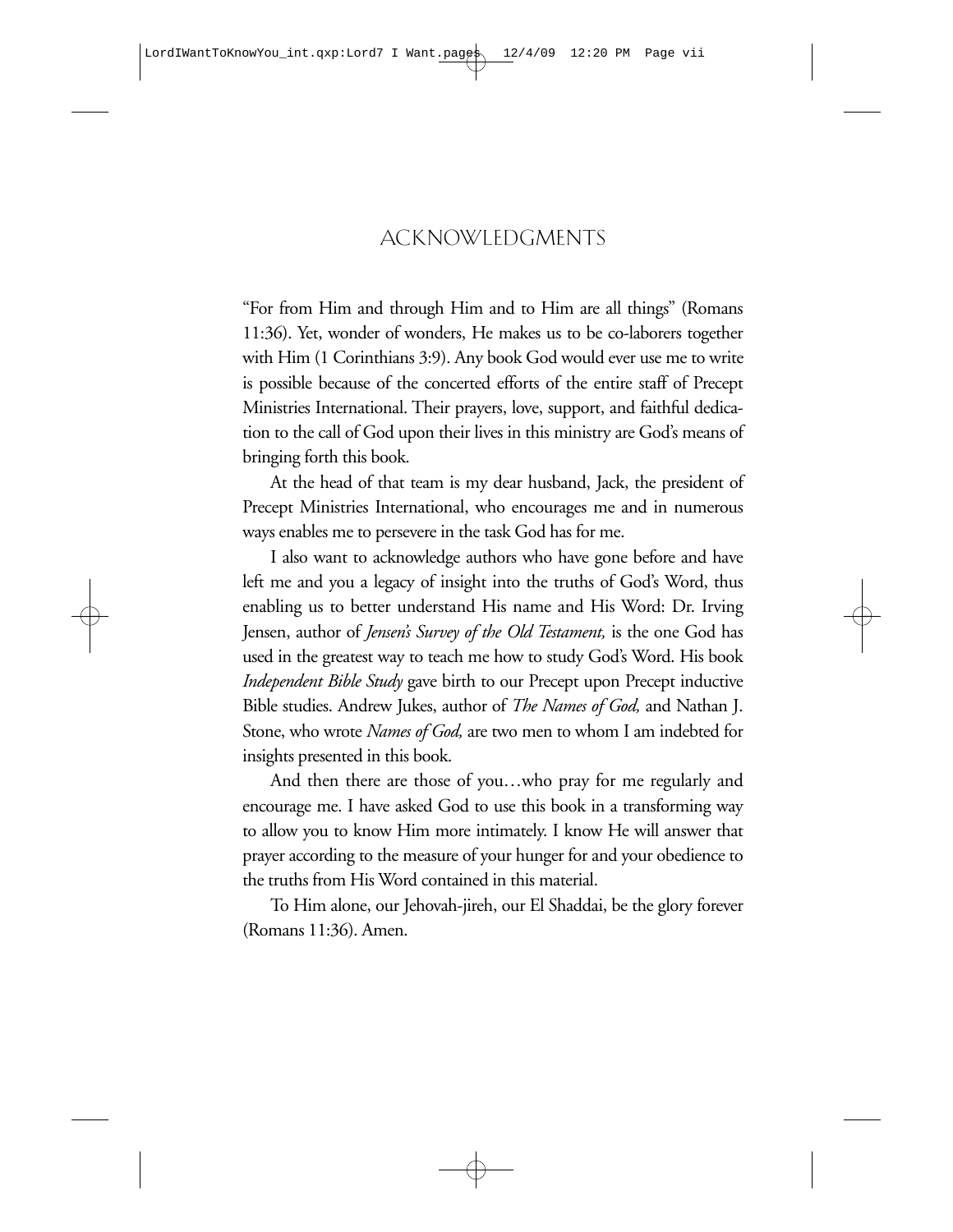*O Father, as You did with Moses, make all Your goodness pass before us, proclaim the name of the Lord before us, be gracious unto us and show us compassion.*

A.C. DIXON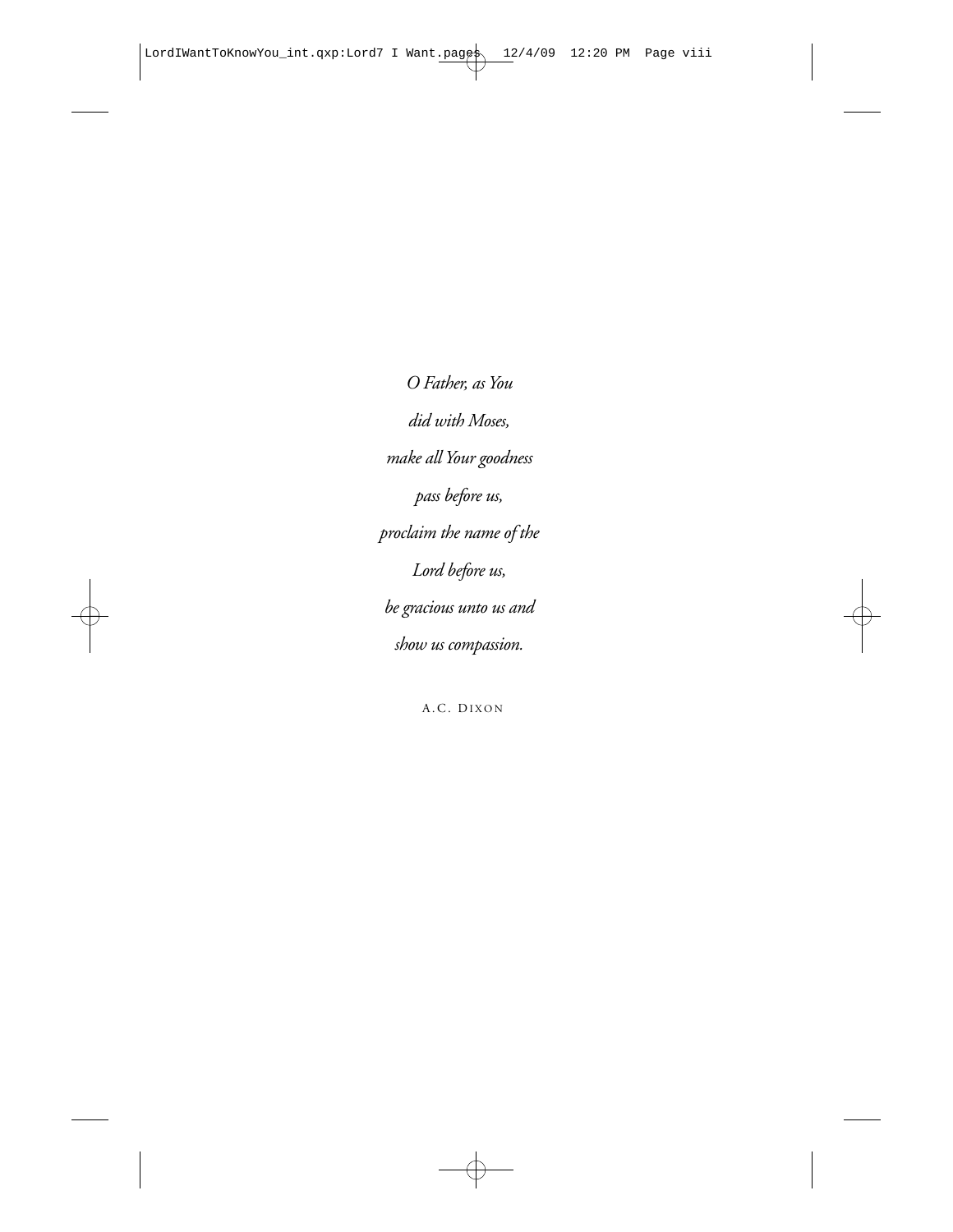### INTRODUCTION

o much of our confusion, our pain, our indecision, and our wrong decisions come because we do not know God. We may know *about*  $\bm{J}$  Him—we may know what others know or say about Him—but do we know what God says about Himself? Do we know for ourselves who He really is and, therefore, how He conducts Himself in the affairs of mankind? S

*Lord, I Want to Know You* has been used by God in over two hundred thousand lives in more than sixty languages around the world. Its content is foundational to our faith—to our lives.

Daniel 11:32, a passage in which the context is a crisis of faith, assures us that "the people who know their God will display strength and take action." In other words, when we know God as He really is, there's a power in our lives—the ability to stand firm. We aren't left in the state of inertia where so many are today simply because they do not know and confidently understand the character and ways of their God.

This, Beloved, is what *Lord, I Want to Know You* will accomplish in your life. How I wish we could sit face to face, as we share a cup of coffee or tea, and I could tell you the awesomely incredible stories of what has happened in people's lives, young and old, as a result of studying the names of God. Although you may never hear these stories, I believe that you, my friend, will have a story of your own to tell once you know the names of your God and make those names your strong tower, your refuge in time of need, in any and every crisis of faith.

If there's a possibility of your using this as a group study in which you would be a facilitator, then read "Guidelines for Group Use" in the "Study Resources" section at the back of this book, where you'll find other valuable tools to enhance this study.

For many, the blessing of this study has been enhanced by the companion video and audio teaching tapes. For more information on these,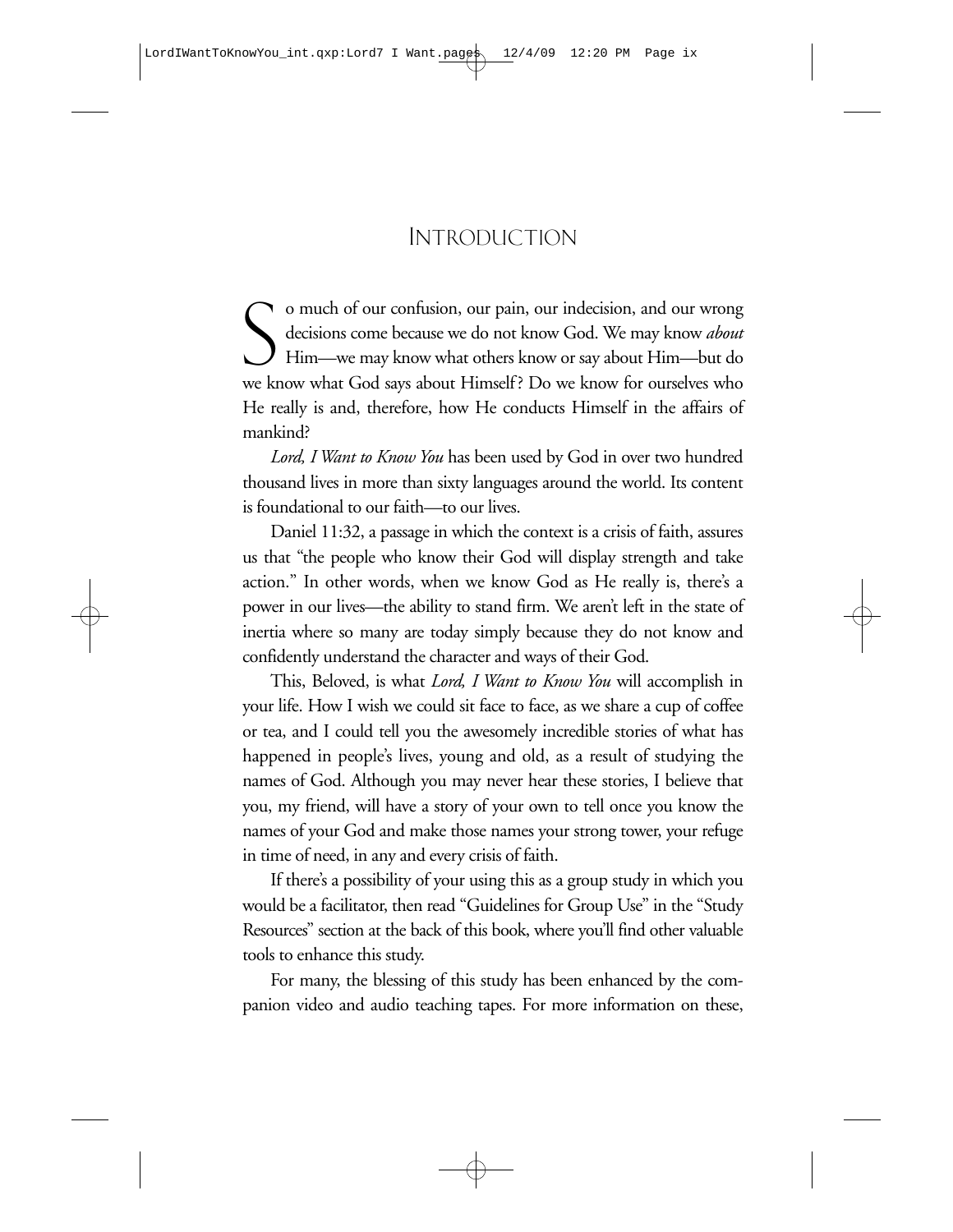simply call Precept Ministries International at our toll-free number (1-800-763-8280) and let one of our staff members help you. It would be their pleasure. We also provide training if you would like to develop your skills in handling the Word of God more accurately or in leading others in group studies designed to minister to people of all ages at any level of commitment while respecting the restraints on their time. We're known as "The Inductive Study People: everybody, everywhere, any time, any place, any language, any age. One message: the Bible. One method: inductive." Please don't hesitate to call us.

Finally, let me share my vision—it's the possibility of a new avenue of ministry for you, Beloved of God…

> *A new beginning— An avenue of ministry— A sense of doing something that has eternal value*

These are three things I think are so important for you and for me. There's so much to learn, to know, to experience, to do—and we never want to lose sight of that. To do so would be to miss what God has for us. To fall short of the tremendous potential of our lives—a potential that is ours because we are His, because we are children of the Creator of the Universe, indwelt by His divine Spirit and given the mind of Christ. You and I, Beloved, are God's workmanship gifted by the Spirit of God and created in Christ Jesus unto good works that would absolutely stagger our minds if we were to see them before they ever happened.

And what has God put into your hands? What are you holding and reading right now? Is it an accident? A coincidence? No! You are holding a devotional study that first and foremost will be the beginning of a new depth of understanding about God and all that He is for you.

God is going to speak to you because through this book you are going to come face to face with the living Word of God—the Word that not only discerns the thoughts and intentions of your heart, but becomes the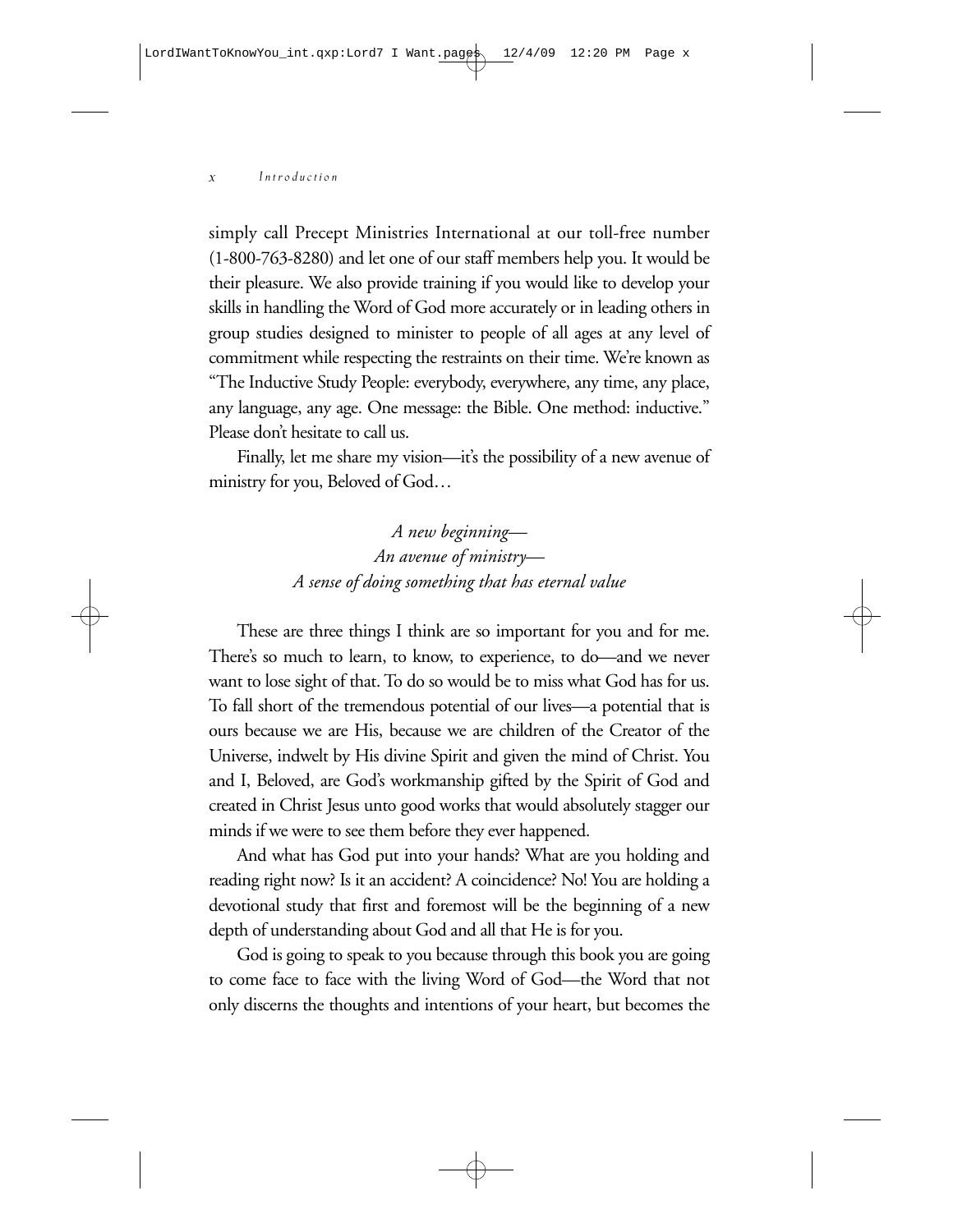means of throwing His light on the direction your life is taking so you can know with absolute confidence where you are headed. If you listen to what He says—and by that I mean ordering your life accordingly—then there is, in a sense, a new beginning…of understanding, of purpose. A new level of Christlikeness is attained. You will be, as Paul would say, pressing on and attaining that for which Jesus Christ laid hold of you.

Which brings me to my next point—an avenue of ministry. What you have learned, God intends for you to share. I have a vision, and you, Beloved, are part of that vision. Our Lord's commission in Matthew 28 was that we make disciples of all men—that we teach them to observe all that He has commanded us. Acts 1 tells us that when we are saved and receive the Holy Spirit we become His witnesses—yet the question is often, "How?"

Here is the how. This "Lord" book contains truths every human being needs to know and to apply to his or her life. These are precepts for life; through them we will gain understanding and, as the psalmist says, "hate every false way" (Psalm 119:104) We hate it because it is false rather than true, and it is truth that sets us apart, sets us free.

So what is my vision for you, my friend? It is that you go to the Lord in prayer and ask Him to direct you to at least one other person—but preferably at least ten—and that you, along with them, study this book together. You may not be a teacher, but you can be the group's facilitator. You can take the questions you'll find at the end of each chapter and use them to stimulate a discussion among those whom the Lord has brought together in answer to your prayer. These are those who will be part of your crown of rejoicing in the presence of our Lord Jesus Christ. As you watch them learn and grow in the knowledge of God and of His Word, you will experience the humbling joy of knowing that you have been used of God. That what you have done has eternal value. That your life and God-given gifts have not been wasted. That your work will live on—that the grace of God poured out on you was not poured out in vain, for you have labored in the strength of His grace.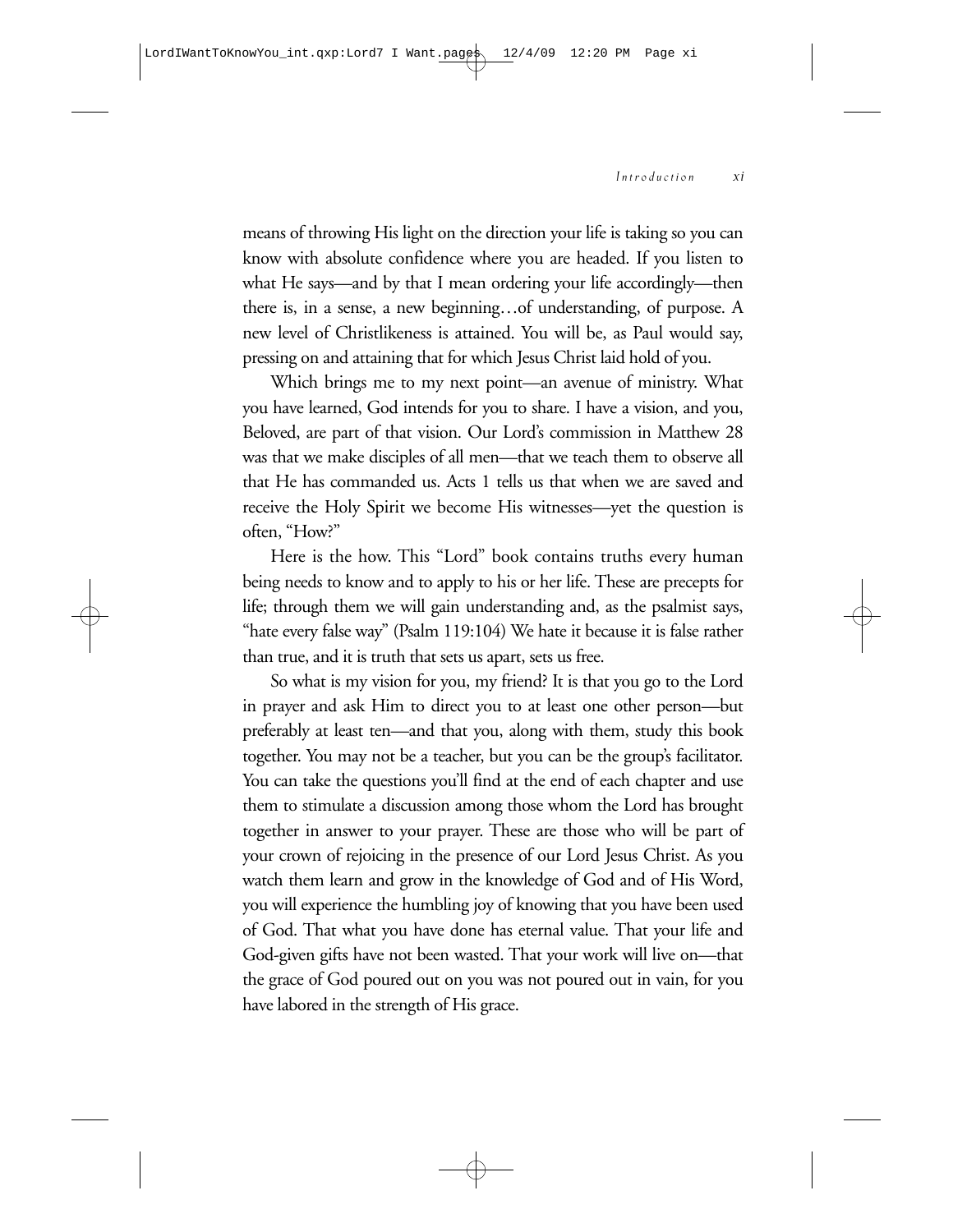So as you facilitate a group using this book, you need to watch for and encourage others in your group to do as you have done—to take what they have learned and impart it to another as you did with them. Think of the multiplication that will happen! Do you realize, Beloved, that this is the way we can reach our neighborhoods, our communities, our nation, and beyond? Think of the transformation that will take place among all those people today who are so interested in "the spiritual" but won't step inside a church. Think—just think!—what is going to happen!

The time is now. The hour is short. Stop and pray right now and ask God what He would have you to do. He will show you, because He is God and because such prayers are in accordance with His will. As you step out and begin, just know that if you will step out in faith, God will give you an avenue of ministry, person by person or group by group, that will not only stagger your mind but absolutely delight your soul.

I cannot wait to hear what God does in and through you, my friend.

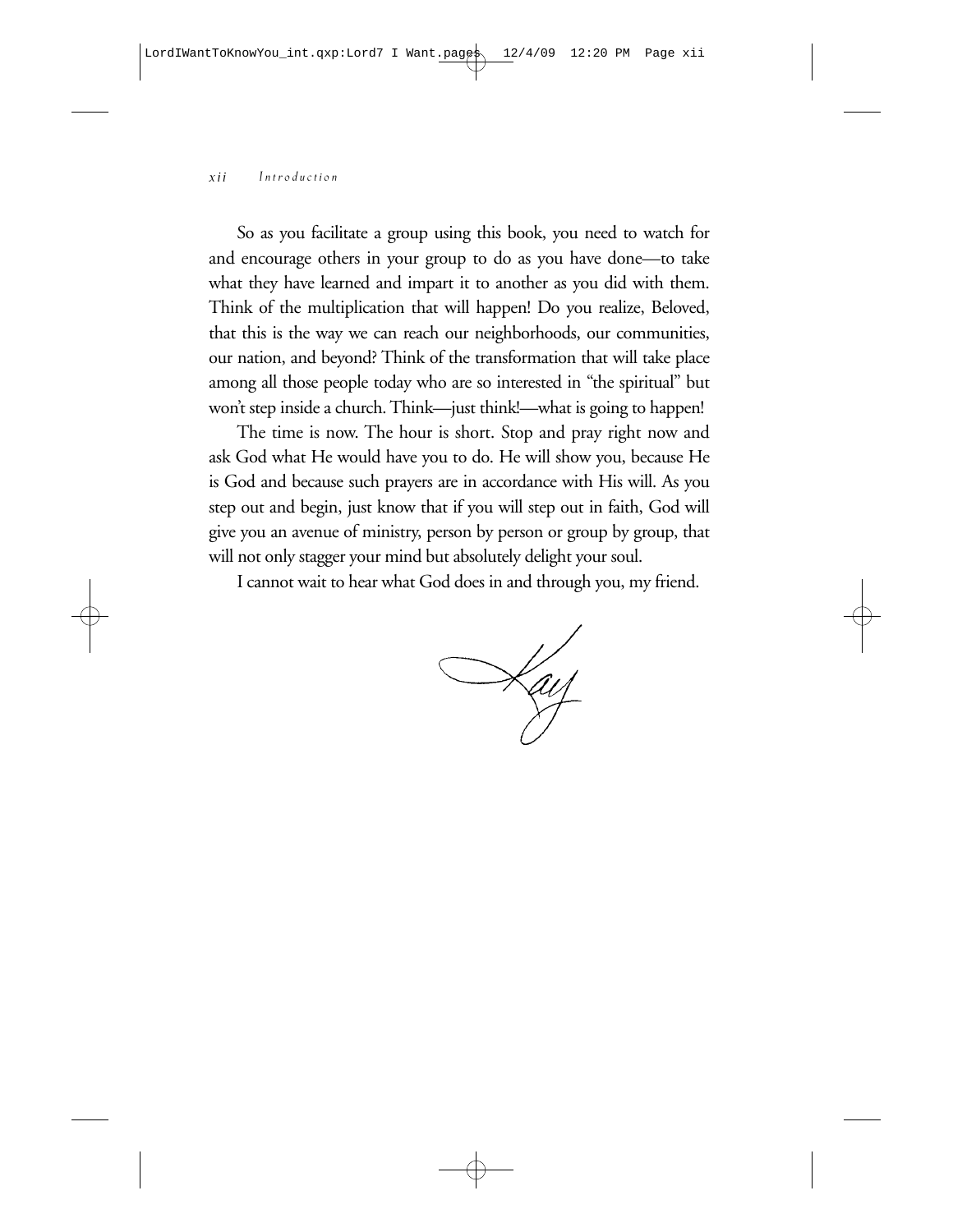## *chapter* 1

### THE NAMES OF THE LORD

*— DAY ONE —*

he muffled, distant sound had broken the quiet reverie of his walk across the meadow. The sharp barking of a dog almost irritated him. It was abrasive in that tranquil setting. As the barking grew louder, his eyes scanned the meadow, looking for the culprit. T

Suddenly a small doe broke through the edge of the woods. Now he understood. Leaning against the fence post, the man watched with compassion as the doe cut across the broad expanse of meadow. She was running straight toward him. He stood motionless, not wanting to add the fear of man to the animal's frustration. As the frightened fawn leaped the fence, she staggered. The chase had taken its toll. Her wet coat gleaming in the sun, the doe stopped, took a few steps in one direction, then, ears held high, looked back toward the sound of the barking. The dog had broken through the woods.

Eyes wide with fright, confused, worn out, panting wildly, the doe surveyed her surroundings, quickly discovering the man standing beside the fence. Glancing back for an instant at the dog in hot pursuit, then viewing the expanse of open field before her, she turned weakly and wobbled straight toward the man. She approached him without fear and buried her head in his tummy. Compassion flooded his heart and filled his eyes. She had found a protector.

Beloved, where do you run in time of need? When the hounds of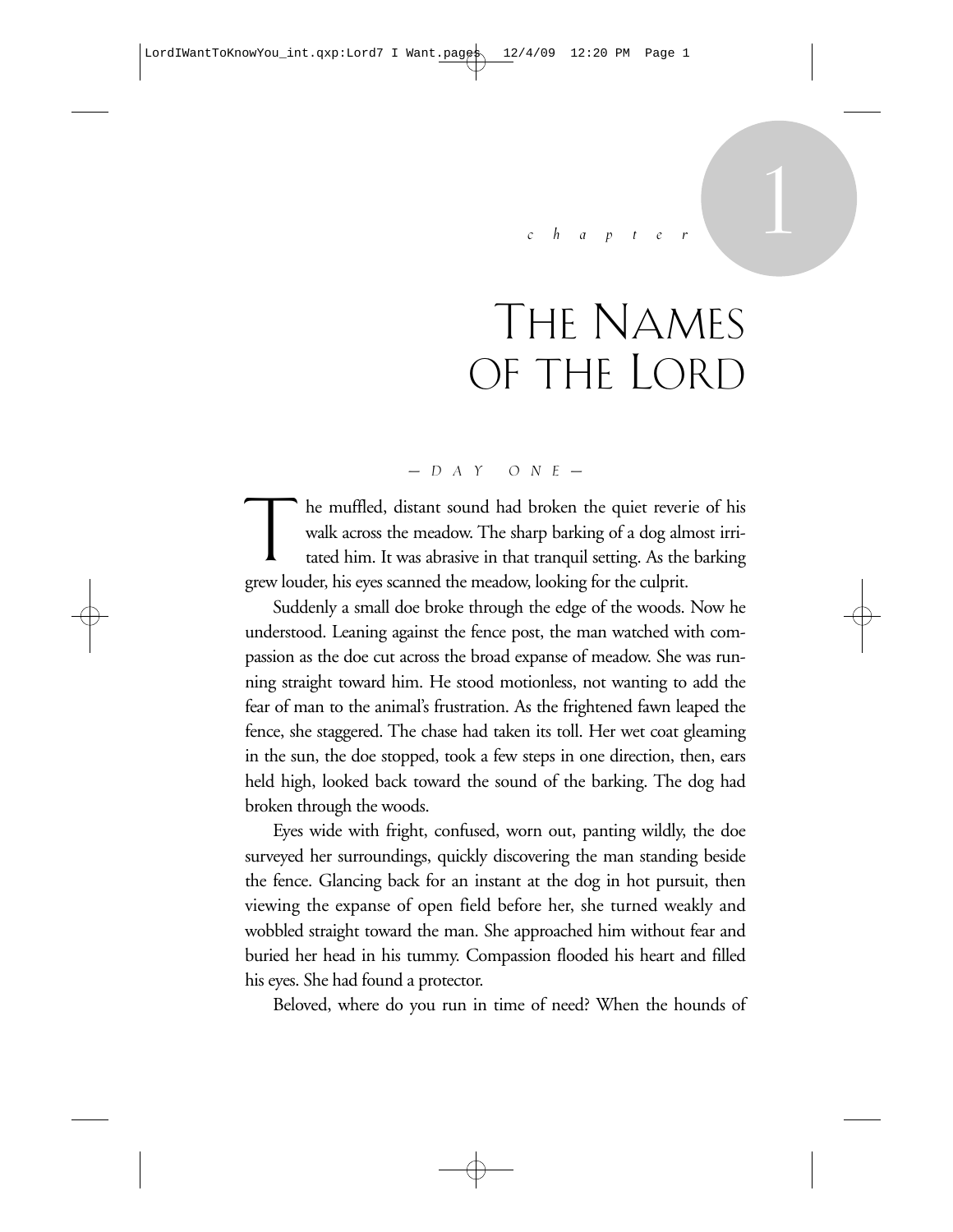trouble, worry, and fear pursue you; when the dogs of temptation, corruption, and evil seek to overtake you; when your energy is spent; when weakness saps you; when you feel you cannot run any longer, where do you turn?

Do you turn to your protector, the One who stands with arms opened wide, waiting for you to come and bury yourself in the security of all He is?

"The name of the LORD is a strong tower; the righteous runs into it and is safe" (Proverbs 18:10).

For these forty-two days we are going to study the names of the Lord so that you will know where to run to find help in time of need. The Father longs for you to know more of who He is, that you might more fully "trust in the name of the LORD and rely on [your] God" (Isaiah 50:10). Remember Jesus' prayer on our behalf just before He went to Calvary: "that they may know Thee, the only true God, and Jesus Christ whom Thou hast sent" (John 17:3). The goal of Paul's life was "that I may know Him" (Philippians 3:10). How I pray it will become the goal of your life!

If someone were to ask you to describe God, what would you say? Write down the words that come to your mind when you think of God.

#### *—DAY TWO—*

"Some boast in chariots, and some in horses; but we will boast in the name of the LORD, our God" (Psalm 20:7).

Where do you run for help? When you are in trouble, what is your first instinct? Do you run to others or to God? Is it usually the counsel of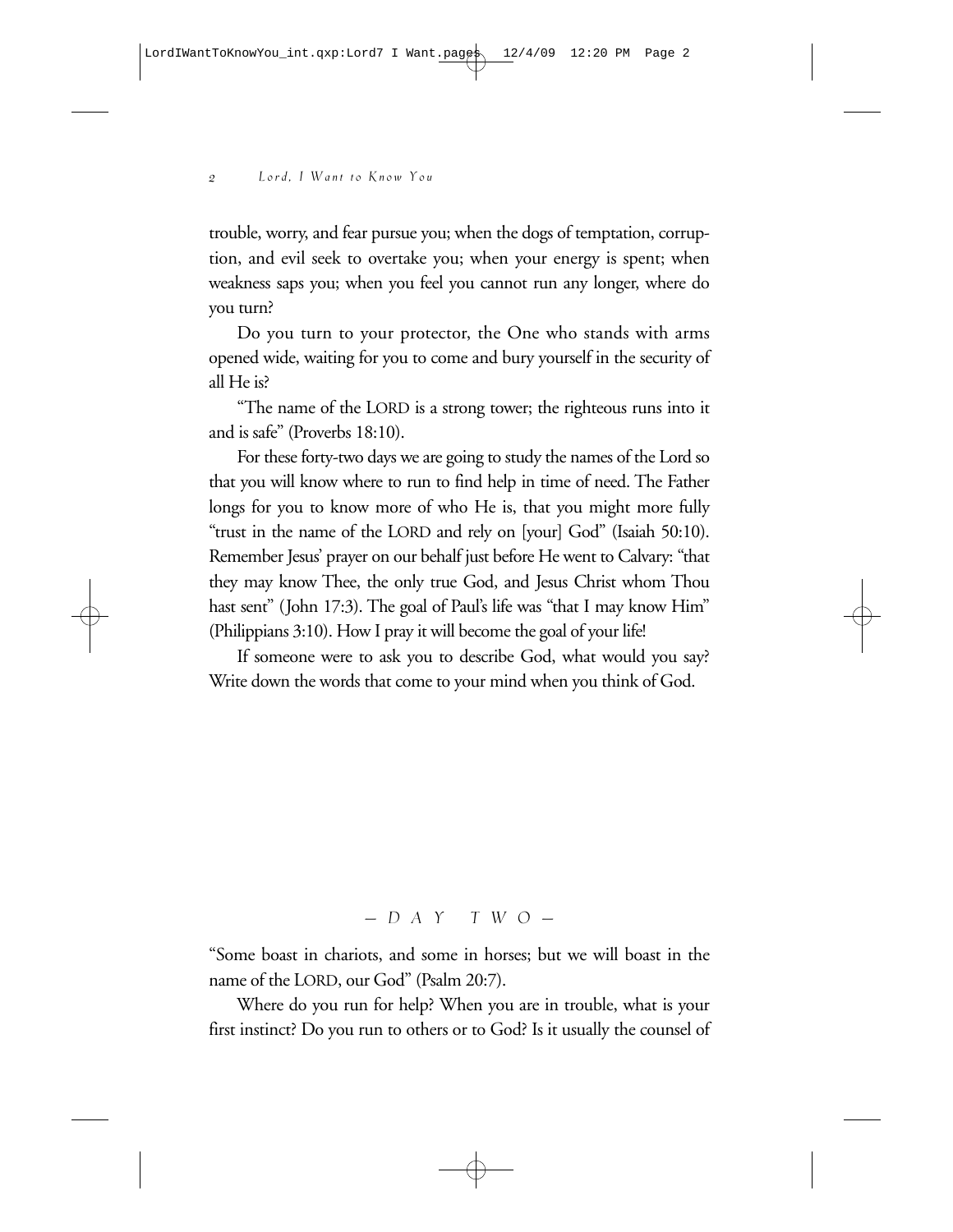another rather than the counsel found in waiting upon God in prayer? Why is this the way it is? Why do we run to man before we run to God?

In Old Testament days chariots and horses were means of protection and escape. Today our "chariots and horses" come with different labels, shapes, and forms. Even so they are still a visible means of help, escape, or protection. Yet are these really a source of safety? No. "The horse is prepared against the day of battle: but safety is of the LORD" (Proverbs 21:31, KJV).

What's the problem? Why don't we run to the arms of our all-sufficient God? I think it's because most of us don't really know our God. Why do many collapse in the day of trouble and testing? Why are they immobilized? Why don't they take an aggressive stand in the face of fear? Because Christians, for the most part, can't boast in the name of their God.

What do I mean when I say, "boast in the name of our God"? In the Hebrew language the phrase *to boast in* means "to have confidence in, to trust in."1 Therefore, to boast in God's name means to have confidence in His name. In biblical times a name represented a person's character. God's name represents His character, His attributes, His nature. To know His name is to know Him. To boast in His name is to have confidence in who He is!

We find several different names of God in the Bible. You are about to embark on an exciting study of these names!

In the day of trouble or need, we are to run to our God, to put our trust in Him. That is why He says, "Call upon me in the day of trouble: I will deliver thee, and thou shalt glorify me" (Psalm 50:15, KJV).

Is your heart troubled? Is fear lurking in the shadows of your consciousness? Do you feel insecure about anything at all? If the answer to any of these questions is yes, list your fears, insecurities, and troubles below. Then ask God to show you one of His names that will meet your need. When He shows you, tell Him that you will boast in that name.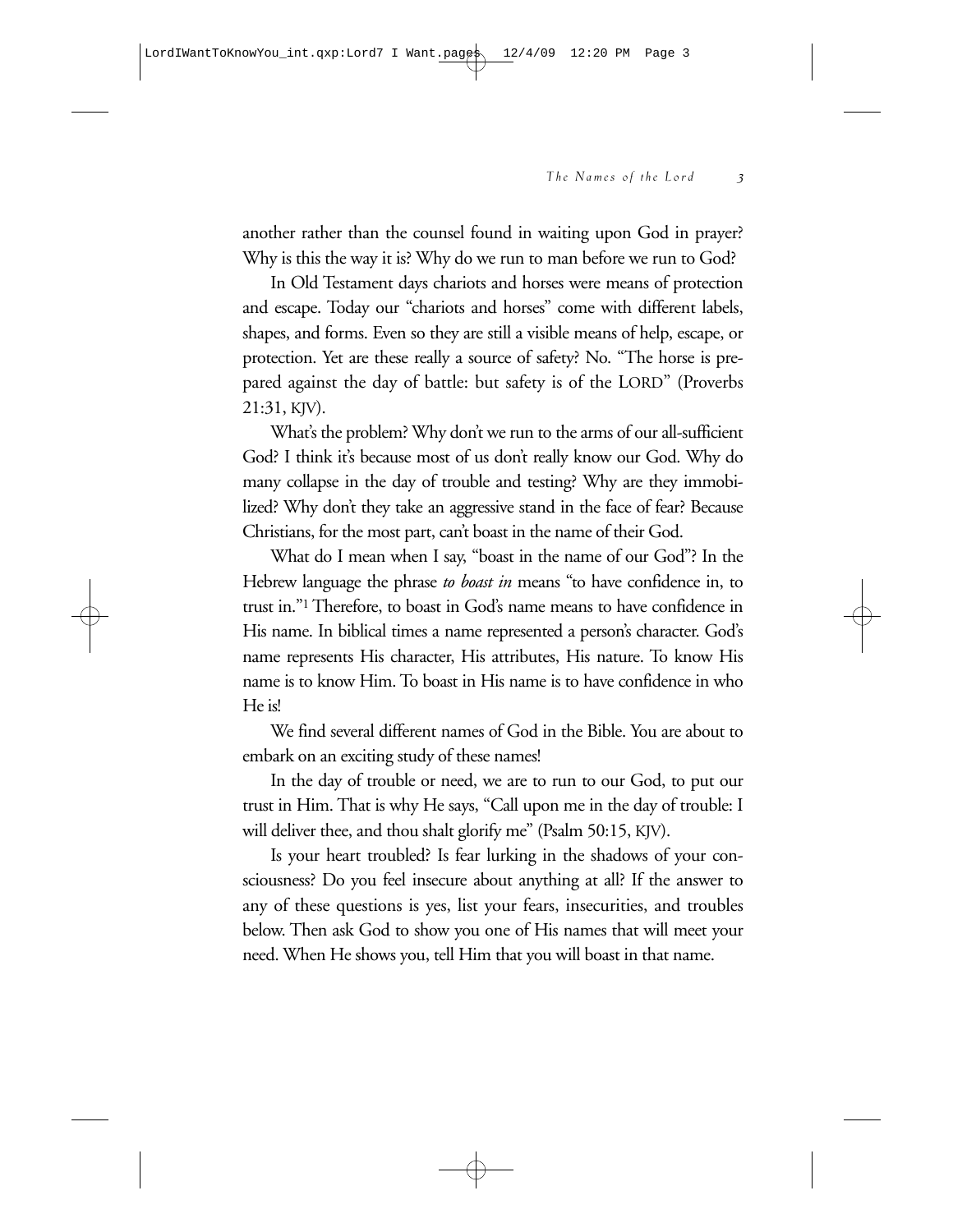#### *4 Lord, I Want to Know You*

*—DAY THREE—*

Let's begin with a day of meditating on Psalm 20. As you look at this psalm, consider what we have talked about these past two days. At the end of the psalm you will find a brief assignment. I urge you to participate fully in this study. Don't just read this book. Do the assignments. Write out your answers. This exercise will help cultivate the seeds of truth sown in your reading. The harvest can be bountiful, and you will grow!

### PSALM 20

1 May the LORD answer you in the day of trouble!

May the name of the God of Jacob set you securely on high!

2 May He send you help from the sanctuary,

And support you from Zion!

3 May He remember all your meal offerings,

And find your burnt offering acceptable!

4 May He grant you your heart's desire,

And fulfill all your counsel!

5 We will sing for joy over your victory,

And in the name of our God we will set up our banners.

May the LORD fulfill all your petitions.

6 Now I know that the LORD saves His anointed;

He will answer him from His holy heaven,

With the saving strength of His right hand.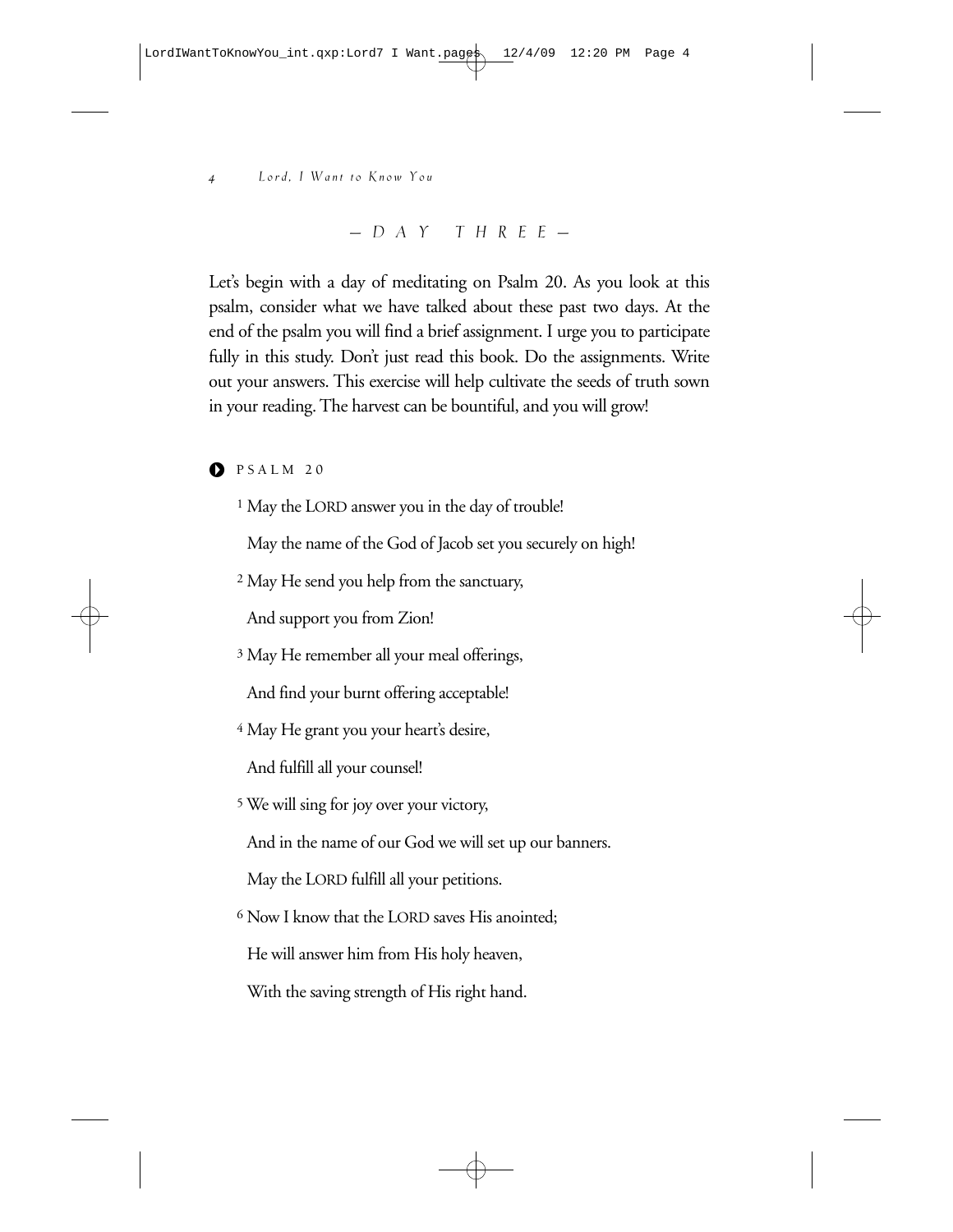<sup>7</sup> Some boast in chariots, and some in horses;

But we will boast in the name of the LORD, our God.

8They have bowed down and fallen;

But we have risen and stood upright.

<sup>9</sup> Save, O LORD;

May the King answer us in the day we call.

- 1. Go through this psalm and put a  $\sim$   $\sim$   $\sim$   $\sim$  around every word that has something to do with trouble, need, or help.\*
- 2. What are the Lord's promises in this psalm?

3. Are there any conditions that need to be met in order for the promises to be fulfilled?

\* See page 199 for section on marking your Bible.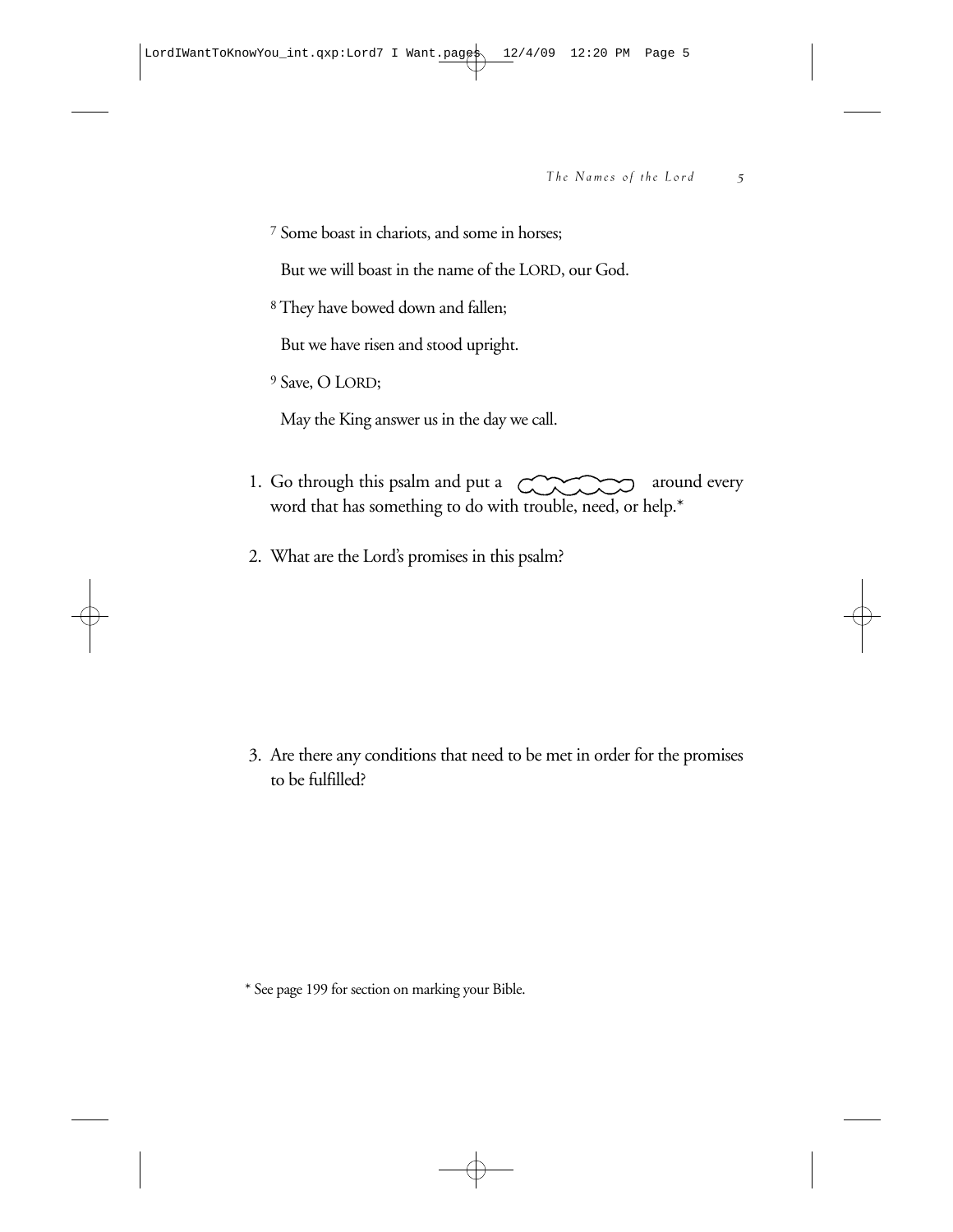- *6 Lord, I Want to Know You*
- 4. According to this psalm, what sets a person securely on high or in a place of security above the circumstances of a situation?
- 5. On what basis can we set up banners of victory?

6. What does the answer to question 5 tell you about the name of God?

7. Why are they boasting in the name of the Lord?

Turn your heart's desire into a prayer. Tell your Father what you need. Thank Him that He wants to be known by you in greater depth!

### MEMORY VERSE

The name of the LORD is a strong tower; the righteous runs into it and is safe.

P ROVERBS 18:10